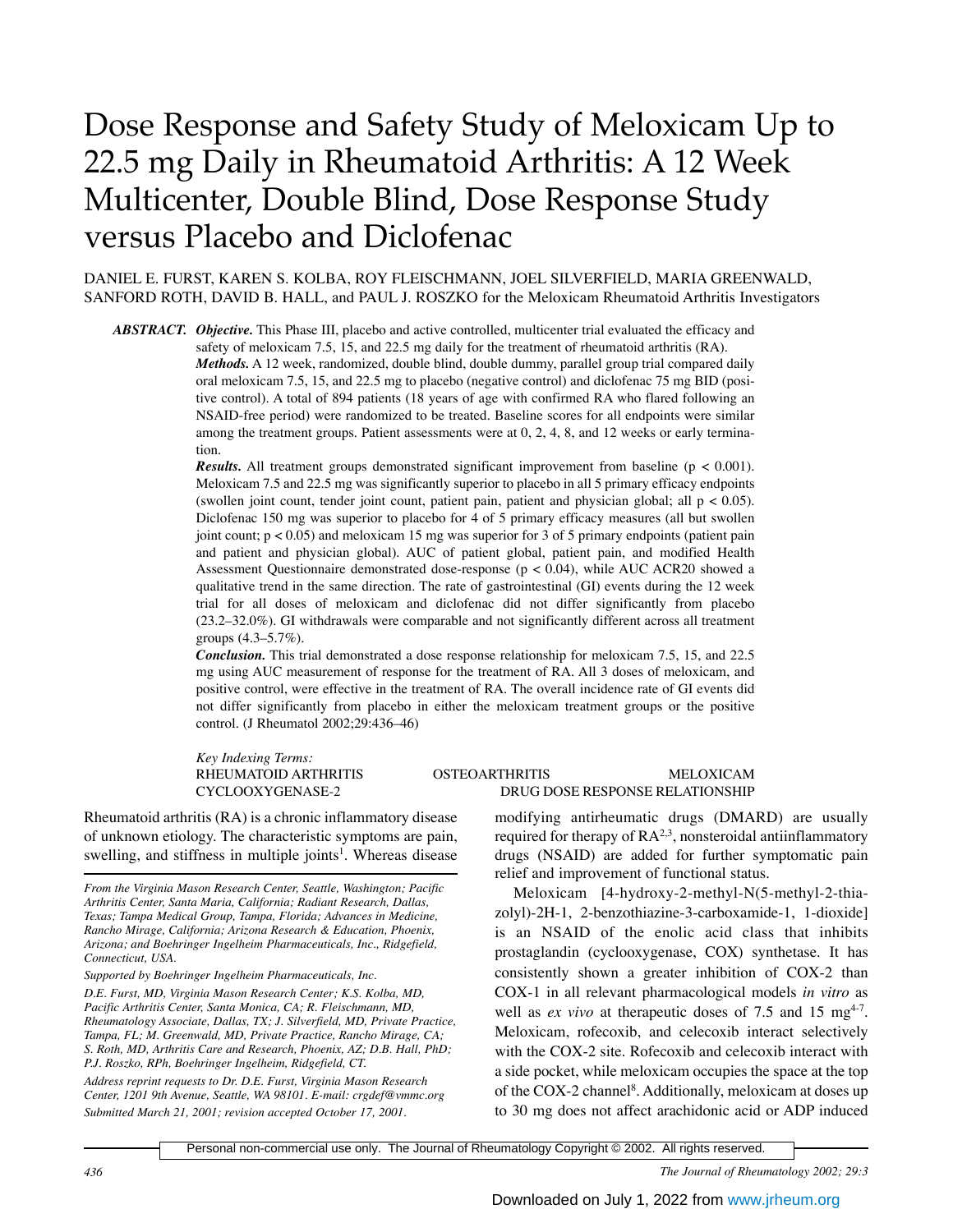platelet aggregation or bleeding time, compatible with a selective effect on COX-2<sup>9</sup>. Meloxicam 7.5 to 15 mg once daily effectively treats the signs and symptoms of osteoarthritis in 3 week to 6 month studies $10-16$ . Meloxicam is also safe and effective for ankylosing spondylitis at doses as high as  $22.5$  mg a day<sup>17</sup>.

Meloxicam trials in RA show efficacy, but they are either of limited duration (3 week placebo controlled trial) or limited dosing  $(7.5 \text{ mg}$  for 6 months)<sup>18-21</sup>. Additionally, no longterm dose-response study beyond 15 mg meloxicam has been tested in RA. An early, smaller RA trial used meloxicam doses up to 60 mg, but that dose showed no increased efficacy relative to 15 or 30 mg<sup>22</sup>. The 60 and 30 mg doses may have been in the flat portion of the sigmoid dose-response curve, so lower doses were chosen thereafter to examine a possible extension of the dosing regimens used to date.

Our study examines 7.5, 15, and 22.5 mg meloxicam versus placebo and 150 mg diclofenac in a 12 week, double blind, randomized, multicenter trial in patients with RA.

### **MATERIALS AND METHODS**

Patients were required to be 18 to 80 years of age, currently using NSAID therapy for RA, and had to meet 3 or more of the following criteria: (1) at least 6 or more tender joints; (2) at least 3 swollen joints; (3) patient's assessment of pain at least 20 mm on a 100 mm visual analog scale (VAS); (4) morning stiffness lasting at least 45 minutes; (5) erythrocyte sedimentation rate  $(ESR) > 28$  mm or C-reactive protein  $(CRP) > 1.2$  mg/dl. Patients could be taking and continue to take DMARD that they initiated at least 3 months prior to entering the trial and/or prednisone  $\leq 10$  mg per day that was stable for at least one month prior to entering the trial; all were to remain stable with that dose throughout the trial. Patients were not to have any intraarticular steroids during the trial. Only one patient, in the diclofenac treatment arm, had such an injection. The data from this patient were used in the analyses without influencing efficacy endpoints. Patients were allowed diclofenac as their preceding NSAID prior to the study (about 20% of patients in each treatment group had used diclofenac).

Upon discontinuing NSAID therapy, a flare including at least 3 of the following 5 criteria had to be observed within 2 weeks: (1) worsening of at least one grade from screening on the investigator's global assessment of disease activity; (2) worsening  $\geq 10$  mm from screening on the 100 mm VAS patient global assessment of disease activity; (3) worsening  $\geq 10$  mm from screening on the 100 mm VAS patient assessment of pain; (4) at least 20% increase compared with screening visit in the number of painful or more tender joints; and (5) at least 20% increase compared with screening visit in the number of swollen joints.

Note that flare did not specifically require a change in tender or swollen joints, as flare could be designated using criteria 1 to 3 above.

Visits were scheduled at weeks 2, 4, 8, and 12. Primary endpoints included: investigator global assessment of disease activity (5 point Likert scale), patient global assessment of disease activity, patient assessment of pain (both on 100 mm VAS), number of painful or tender joints (maximum 28) and number of swollen joints (maximum 28). Other measurements included patient assessment of physical function using the modified Health Assessment Questionnaire (mHAQ) (maximum +3.0), ESR, and CRP (measured pretreatment and final visit). The use of rescue medication (acetaminophen) was allowed during the study; however, patients were prohibited from taking acetaminophen within 12 hours of a clinic visit.

While all joints were counted in the evaluation of painful or tender joints and swollen joints, the 28 core joints were the primary focus<sup>20</sup>.

Adverse events were monitored at each trial visit. Hematology, chemistry, and urine laboratory values were performed at pretreatment and at weeks 4 and 12. Urinalysis by dipstick and creatinine clearance by 24 hour urine collection were performed pretreatment and at the final visit.

*Analysis.* Baseline demographics were compared using analysis of variance (ANOVA) or chi-square test of independence, as appropriate. Randomization was accomplished using a computer generated algorithm.

The mean of all on-treatment assessments (area under the curve, AUC) was used to examine change from baseline for the number of painful/tender and swollen core joints, patient 100 mm VAS for pain and global assessment of disease activity, investigator global assessment of disease activity, and the mHAQ. In addition, a modified intent to treat analysis with last observation carried forward was analyzed, with similar results. Both measures were included as primary endpoints in the protocol, requiring statistical significance in both to conclude that treatment differences were genuine. ANOVA was used to analyze changes in joint counts, mHAQ, and VAS assessments, with treatment, investigator, and DMARD as terms in the model. The initial null hypothesis of interest was that the magnitude of response between the 22.5 mg per day dose of meloxicam and placebo was the same. If this null hypothesis was rejected, then the null hypothesis was considered, in turn, for the 15 mg and then for the 7.5 mg per day doses of meloxicam. The endpoint type one error rate was maintained by initially focusing on a single comparison (22.5 mg meloxicam vs placebo). The analysis strategy described above required higher doses to be significant at the 0.05 level before testing lesser doses, thus maintaining a type one error rate of 0.05 or less and constituting a conservative strategy. Further analysis of meloxicam patients tested for linear dose-response in the dose range from 7.5 to 22.5 mg, treating dose as a continuous variable in the ANOVA model applied previously.

ESR and CRP were analyzed using baseline and patient's last visit assessments.

The proportion of patients improving by the American College of Rheumatology 20% response criteria (ACR20 response) used an AUC approach. All patients'ACR20 responses were measured at each time point. The patient either met or did not meet criteria at each time point and a line was drawn connecting all responses or nonresponses. If a patient did not complete the study, the ACR20–AUC ended at that point. The AUC of the ACR20 for each patient was then measured using simple geometry, all the AUC for patients in a given treatment group were averaged, and an ANOVA was calculated to examine differences between treatment groups. Safety analysis examined those patients who took at least one dose of medication. The assessment of safety looked at the crude incidences of adverse events over the 12 week study, mean changes in laboratory values, and marked changes in individual laboratory variables as well as mean changes in vital signs. Marked changes are defined as alkaline phosphatase  $\geq$  20 u/l; creatinine change  $\geq$  0.3 mg/dl; ALT or AST increase  $\geq$  10 u/l; hemoglobin decrease by  $\geq 2$  g/dl; or hematocrit decrease by  $\geq 6\%$ . Additional analyses used chi-square tests or Fisher's exact test when appropriate. Sample sizes (180 patients per treatment group) were based on the 2 sided, 2 sample Student t test with a significance level of 0.05 and an overall power of 80%.

## **RESULTS**

There were no statistical differences among groups for any of the background factors or disease activity measures (Tables 1, 2). As expected, discontinuations secondary to lack of efficacy were highest in the placebo group, significantly higher than in any active treatment group (Table 3). There was a numerical but not statistically significant meloxicam dose-response for lack of efficacy (for meloxicam 7.5 mg 25.7%; 15 mg 24.5%; 22.5 mg 20.9%), while the discontinuations for lack of efficacy were least in the diclofenac group  $(14.4\%)$  (p < 0.01 vs meloxicam 7.5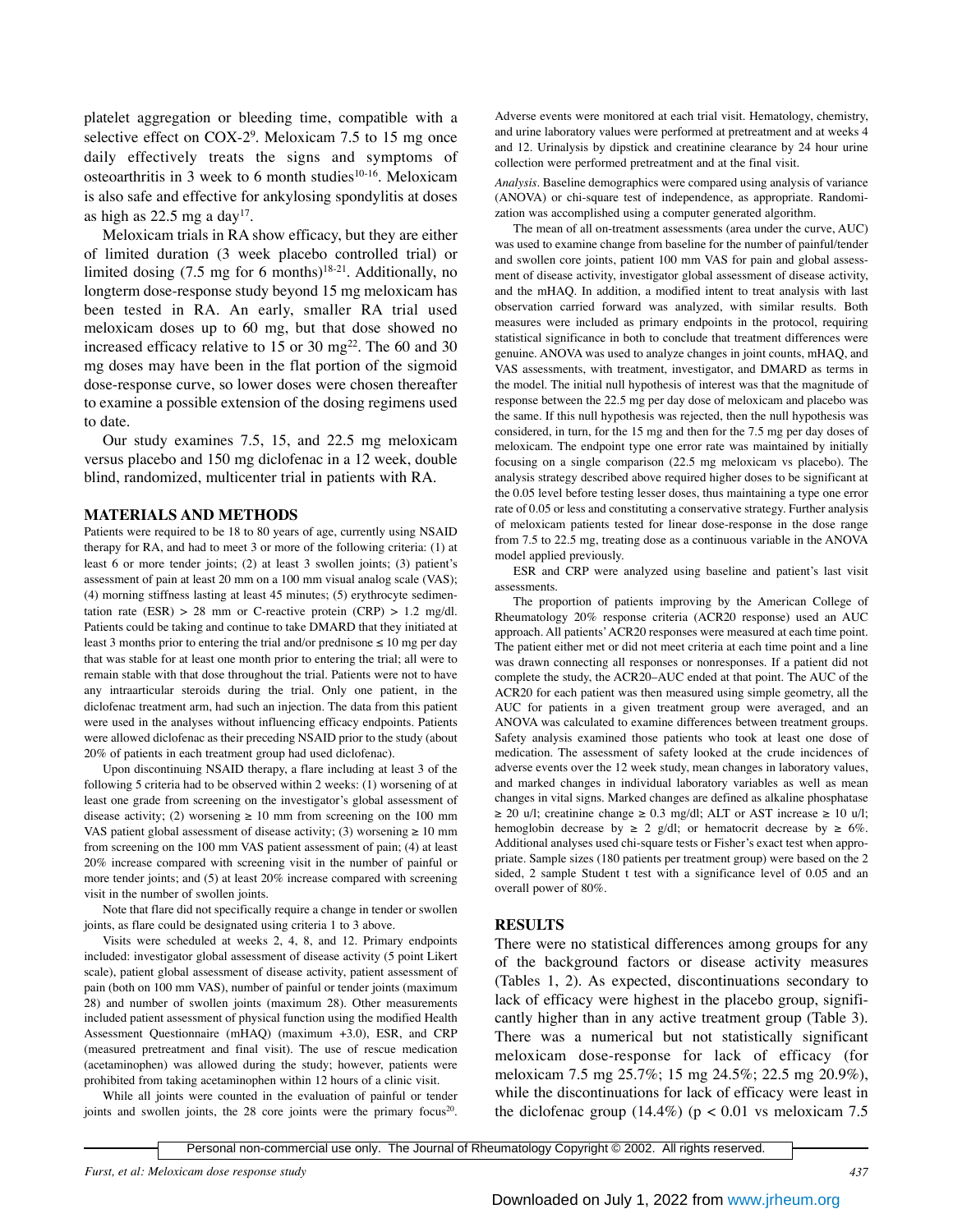| Table 1. Demographic baseline characteristics for all treated patients. |  |  |
|-------------------------------------------------------------------------|--|--|
|-------------------------------------------------------------------------|--|--|

|                                 | Placebo,        | Meloxicam,       | Meloxicam,      | Meloxicam,        | Diclofenac,                       |
|---------------------------------|-----------------|------------------|-----------------|-------------------|-----------------------------------|
|                                 | $N = 177$       | $7.5 \text{ mg}$ | $15 \text{ mg}$ | $22.5 \text{ mg}$ | $75 \text{ mg }$ BID <sup>a</sup> |
|                                 |                 | $N = 175$        | $N = 184$       | $N = 177$         | $N = 181$                         |
| Female, %                       | 75.1            | 78.9             | 75.5            | 73.4              | 77.9                              |
| White, %                        | 84.7            | 81.1             | 79.9            | 87.0              | 79.6                              |
| Age, yrs                        |                 |                  |                 |                   |                                   |
| $\leq 65, \%$                   | 78.0            | 77.7             | 77.7            | 75.1              | 79.0                              |
| $> 65, \%$                      | 22.0            | 22.3             | 22.3            | 24.9              | 21.0                              |
| $Mean \pm SD$                   | $56.0 \pm 12.1$ | $56.3 \pm 11.5$  | $55.6 \pm 12.1$ | $56.7 \pm 11.8$   | $54.7 \pm 12.8$                   |
| RA duration, yrs, mean $\pm$ SD | $10.4 \pm 9.1$  | $10.3 \pm 9.6$   | $10.2 \pm 9.8$  | $9.6 \pm 8.7$     | $10.3 \pm 9.8$                    |
| Rheumatoid factor $+$ , %       | 50.3            | 51.4             | 56.5            | 49.7              | 51.4                              |
| History of a PUB, $\%^b$        | 9.0             | 12.0             | 8.7             | 10.7              | 9.9                               |
| Using prednisone, %             | 36.2            | 32.6             | 35.3            | 26.6              | 29.3                              |
| Using any DMARD, %°             | 64.4            | 66.3             | 59.2            | 59.9              | 55.8                              |
| Methotrexate                    | 44.1            | 46.3             | 35.9            | 44.1              | 39.2                              |
| Hydroxychloroquine              | 18.6            | 20.6             | 19.6            | 20.9              | 15.5                              |
| Sulfasalazine                   | 8.5             | 10.9             | 9.8             | 6.8               | 3.9                               |
| Other                           | 6.2             | 8.0              | 6.0             | 5.1               | 5.5                               |
| Prior diclofenac,%              | 20.9            | 17.1             | 17.9            | 21.5              | 22.7                              |

a BID: twice daily administration.

**b** PUB: perforation, ulceration, or bleeding.

<sup>c</sup> Patients may have been taking multiple DMARD for their RA so percentage may add to > 100%

## *Table 2.* Patient disease characteristics at flare. Values are mean (SD).

|                                                         | Placebo     | Meloxicam        |                 |                   | Diclofenac       |
|---------------------------------------------------------|-------------|------------------|-----------------|-------------------|------------------|
|                                                         |             | $7.5 \text{ mg}$ | $15 \text{ mg}$ | $22.5 \text{ mg}$ | $150 \text{ mg}$ |
| Tender joint count $\text{[max]} = 28$                  | 17.8(6.4)   | 16.9(6.3)        | 17.6(6.9)       | 17.4(6.9)         | 17.7(6.3)        |
| Swollen joint count $\lceil \max = 28 \rceil$           | 14.4(6.6)   | 14.5(6.6)        | 14.3(6.5)       | 14.5(6.3)         | 14.0(6.7)        |
| Investigator global assessment $\lceil \max = 4 \rceil$ | 2.6(0.62)   | 2.57(0.62)       | 2.63(0.70)      | 2.58(0.64)        | 2.52(0.63)       |
| Patient global assessment $\text{[max]} = 100$          | 70 (17)     | 68 (19)          | 71 (19)         | 70 (16)           | 69 (18)          |
| Patient pain assessment $\text{[max]} = 100$            | 73 (17)     | 70 (18)          | 74 (15)         | 72 (17)           | 72 (18)          |
| MHAQ $\left[\max = 3.0\right]$                          | 1.12(0.55)  | 1.02(0.59)       | 1.06(0.66)      | 1.09(0.61)        | 1.02(0.60)       |
| ESR, mm/h                                               | 36.0(26.5)  | 33.9 (21.0)      | 35(23.9)        | 32.5(24.3)        | 35.3(23.3)       |
| CRP, IU/ml                                              | 1.39 (1.65) | 1.46 (1.73)      | 1.71 (1.99)     | 1.50 (1.70)       | 1.42(1.59)       |

## *Table 3.* Patient disposition. Values are number (%).

|                             | Placebo   |                  | Meloxicam       |                   |                                |  |
|-----------------------------|-----------|------------------|-----------------|-------------------|--------------------------------|--|
|                             |           | $7.5 \text{ mg}$ | $15 \text{ mg}$ | $22.5 \text{ mg}$ | Diclofenac<br>$150 \text{ mg}$ |  |
| Treated                     | 177       | 175              | 184             | 177               | 181                            |  |
| ITT population <sup>a</sup> | 173(97.7) | 174 (99.4)       | 184(100)        | 177 (100)         | 180 (99.4)                     |  |
| Discontinued for            |           |                  |                 |                   |                                |  |
| Lack of effect              | 61(34.5)  | 45(25.7)         | 45(24.5)        | 37(20.9)          | 26(14.4)                       |  |
| Adverse event               | 14(7.9)   | 18(10.3)         | 14(7.6)         | 15(8.5)           | 20(11.0)                       |  |
| Other                       | 10(5.7)   | 7(4.0)           | 4(2.2)          | 6(3.4)            | 7(3.9)                         |  |

<sup>a</sup> Six patients had no postdose efficacy evaluations and were excluded from the intent-to-treat population. (ITT)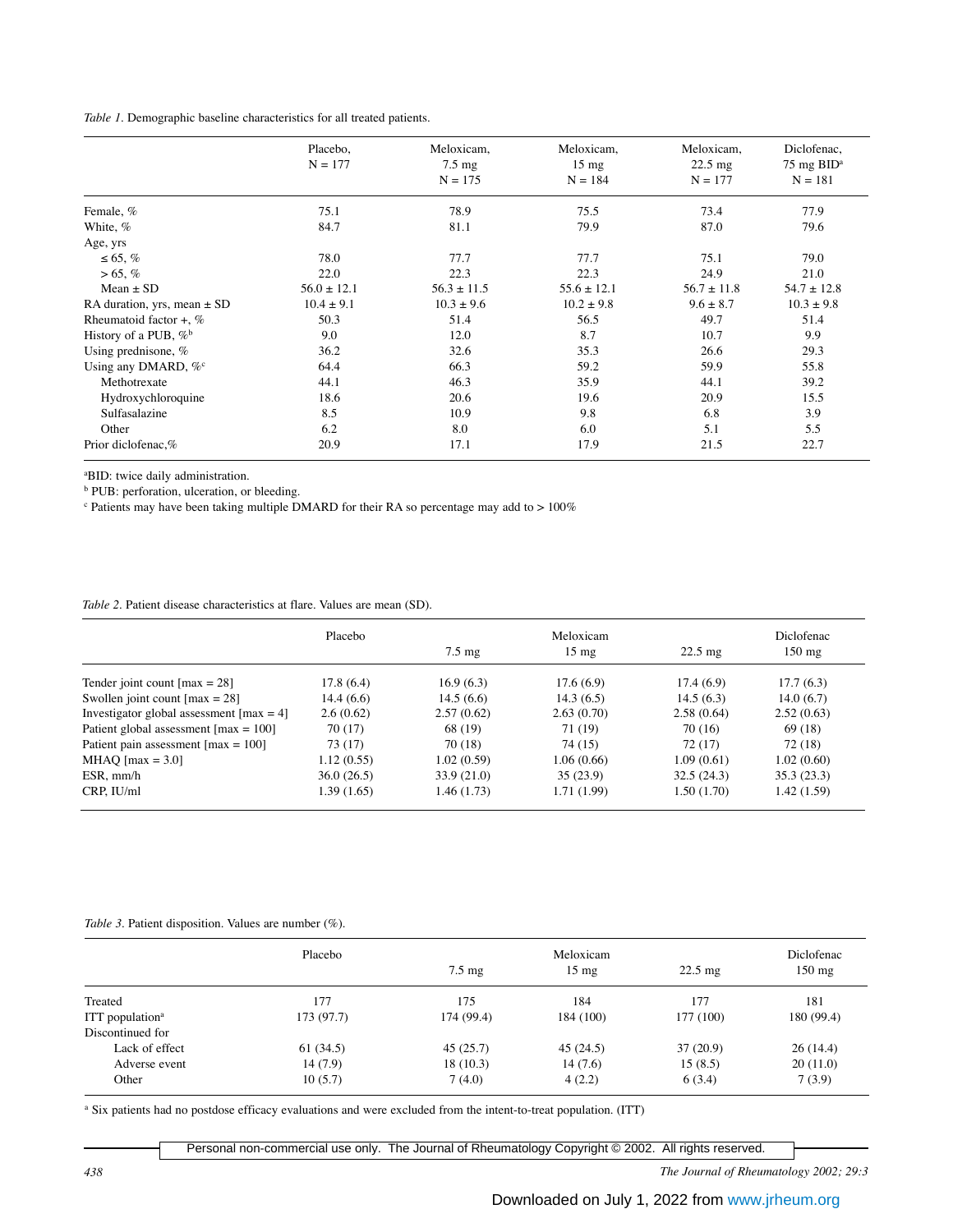mg,  $p = 0.02$  vs meloxicam 15 mg, and  $p = 0.13$  vs meloxicam 22.5 mg). There were no statistical differences among groups (including placebo) with respect to discontinuations secondary to adverse events.

While patients were not supposed to start or increase their prednisone dose, a few patients in each group did so: placebo 5 (2.8%), diclofenac 4 (2.2%), 7.5 mg meloxicam 3 (1.7%), 15 mg meloxicam 3 (1.6%); and 22.5 mg meloxicam one patient (0.6%). These results were not statistically different among groups and were not further analyzed.

Although the ACR20 response criteria were developed to measure response to DMARD and not NSAID, these response criteria were examined during this study. The AUC of the ACR20 response criteria reveal that 7.5 mg meloxicam did not separate from placebo, while 15 and 22.5 mg meloxicam and diclofenac were significantly different from placebo. The diclofenac group was also significantly different from the 7.5 mg meloxicam group (Figure 1).

Table 4 details each variable making up the ACR response criteria separately. Both a modified intent to treat with last observation carried forward and area under the curve methodology were used for all measures but CRP and ESR (only baseline and final visit were measured for these 2 variables, so AUC was not appropriate).

All treatment groups, including placebo, showed significant improvement from baseline ( $p < 0.001$ ). Meloxicam efficacy was evident after 2 weeks of treatment and continued to the end of trial (Figure 2). Meloxicam 7.5 and 22.5 mg were significantly superior to placebo for all primary efficacy endpoints. Diclofenac 150 mg was superior to placebo for 4 of 5 primary efficacy measures, and meloxicam 15 mg was superior to placebo for 3 of 5 primary endpoints. By the protocol-specified inference strategy, all doses of meloxicam were superior to placebo for 3 primary endpoints, with 22.5 mg also superior for the remaining 2 endpoints (the joint counts).

Neither meloxicam nor diclofenac improved CRP or ESR during this 12 week study.

Patient global assessment, mHAQ, and patient overall pain assessments were appropriate for the statistical evaluation of the dose-response relationship in this study. Figure 3 illustrates the dose responses for these 3 criteria, using an AUC analysis ( $p < 0.04$  for linear dose response for all 3 variables). Investigator global assessment and ACR20– AUC did not have a significant dose-response slope ( $p =$ 0.34 and 0.17, respectively).

Other individual measures of response could not be analyzed for dose-response for the following reasons: (1) 15% of patients did not have sufficient change in joint tenderness counts (not required for flare per  $se$  — see above) thus confounding this variable as a measure of dose response. (2) Swollen joint count in the positive control did not separate from placebo, indicating this measure was not a sensitive response measure in this study.

Table 5 displays the overall incidence of adverse and gastrointestinal (GI) events, serious adverse events, and overall incidence of discontinuation and GI discontinuation rates due to an adverse event during the 12 week study. The rates of treatment-emergent adverse events, serious adverse events, and withdrawal from the study due to an adverse event were similar and not statistically different for meloxicam (at all doses), diclofenac, and placebo. No patient deaths were reported during the trial. Most GI withdrawals were due to nausea, diarrhea, flatulence, dyspepsia, or abdominal pain across all treatment groups (data not shown).

The incidence of upper GI perforations, ulcerations, or bleeds did not increase with the dose of meloxicam. There was no GI perforation in any patient. There were 4 meloxicam treated patients (2 in the 7.5 mg group and one each in the 15 mg and 22.5 mg groups) with treatment-emergent ulcerations or bleeds. None of these events was considered "serious" by US Food and Drug Administration



*Furst, et al: Meloxicam dose response study 439*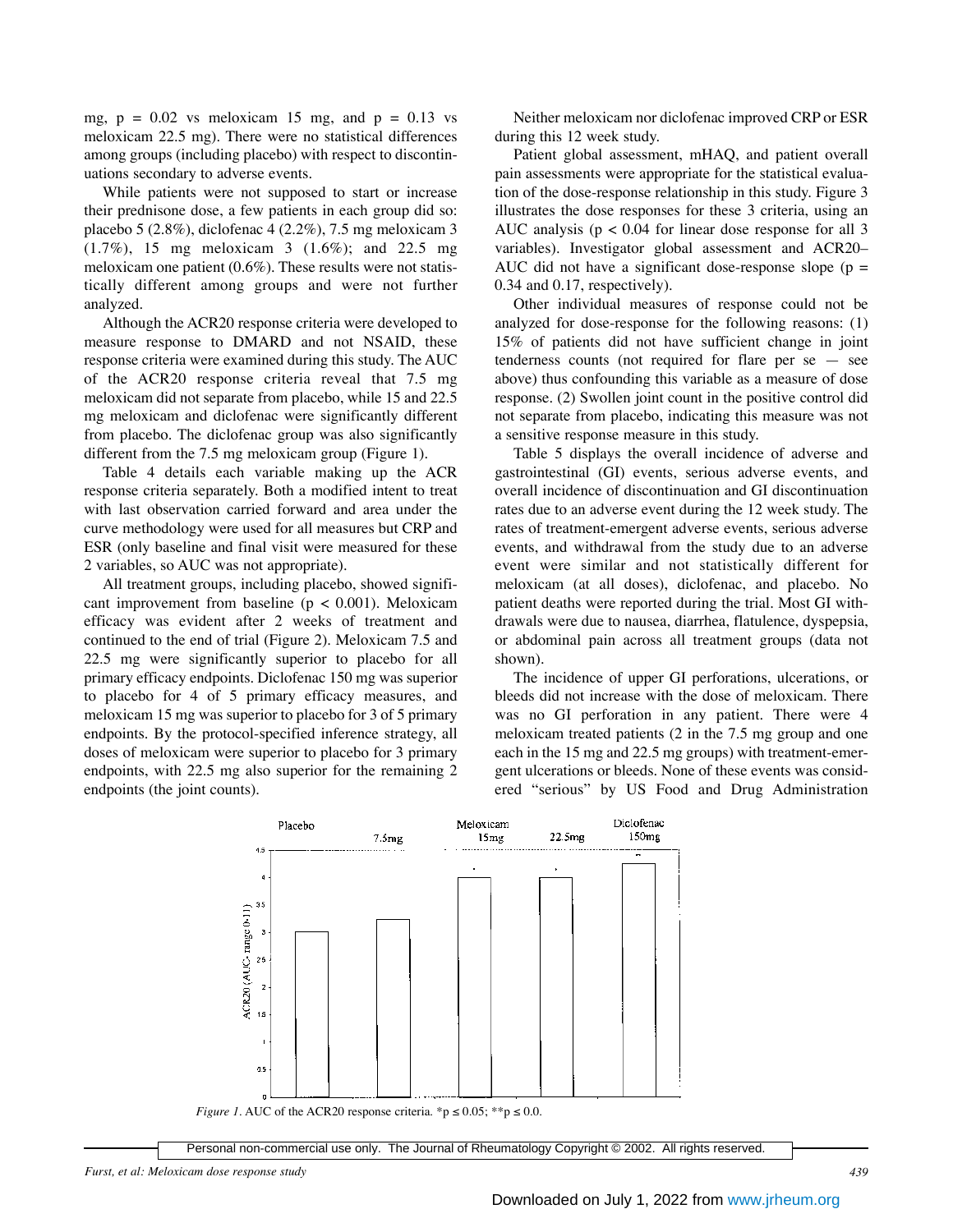| Table 4. Responses to treatment. Values are mean (SE). |  |  |
|--------------------------------------------------------|--|--|
|--------------------------------------------------------|--|--|

|                                        | Placebo       |                   | Meloxicam         |                          | Diclofenac        |
|----------------------------------------|---------------|-------------------|-------------------|--------------------------|-------------------|
|                                        |               | $7.5 \text{ mg}$  | $15 \text{ mg}$   | $22.5 \text{ mg}$        | $150$ mg          |
| Tender joint count                     |               |                   |                   |                          |                   |
| $\text{[max} = 28$ , LOCF              | $-6.1(0.6)$   | $-7.7(0.6)^a$     | $-7.0(0.6)$       | $-7.7(0.6)^a$            | $-8.4(0.6)^c$     |
| AUC                                    | $-5.8(0.5)$   | $-7.3(0.5)^a$     | $-7.1(0.5)$       | $-7.7(0.5)^{b}$          | $-8.1(0.5)^c$     |
| Swollen joint count                    |               |                   |                   |                          |                   |
| $\text{[max} = 28$ , LOCF              | $-4.3(0.5)$   | $-5.8(0.5)^a$     | $-4.5(0.5)$       | $-5.7(0.5)^a$            | $-5.0(0.5)$       |
| <b>AUC</b>                             | $-4.4(0.4)$   | $-5.6(0.4)^a$     | $-4.7(0.4)$       | $-5.8(0.4)$ <sup>b</sup> | $-5.0(0.5)$       |
| Investigator global                    |               |                   |                   |                          |                   |
| assessment $\text{[max = 4]}$ , LOCF   | $-0.63(0.07)$ | $-0.83(0.07)^a$   | $-0.86(0.07)^{b}$ | $-0.87(0.07)^{b}$        | $-0.86(0.07)^{b}$ |
| <b>AUC</b>                             | $-0.67(0.06)$ | $-0.85(0.06)^{b}$ | $-0.90(0.06)^c$   | $-0.93(0.06)^c$          | $-0.91(0.06)^{b}$ |
| Patient global assessment              |               |                   |                   |                          |                   |
| $\text{[max} = 100$ , LOCF             | $-12.5(2.0)$  | $-18.7(2.0)^a$    | $-21.2$ $(2.0)^d$ | $-21.6$ $(2.0)^d$        | $-22.6$ $(2.0)^d$ |
| AUC-                                   | $-12.7(1.7)$  | $-18.0$ $(1.7)^a$ | $-21.7(1.7)^a$    | $-23.1(1.7)^d$           | $-22.9(1.7)d$     |
| Patient pain VAS                       |               |                   |                   |                          |                   |
| $\text{[max} = 100$ , LOCF             | $-14.4(2.1)$  | $-21.2 (2.1)^a$   | $-25.1(2.1)d$     | $-24.3(2.1)d$            | $-25.4$ $(2.1)^d$ |
| <b>AUC</b>                             | $-14.2(1.8)$  | $-20.4(1.8)^{b}$  | $-25.6$ $(1.8)^d$ | $-26.6$ $(1.8)^d$        | $-25.6$ $(1.8)^d$ |
| mHAQ $\text{[max} = 3.0\text{], LOCF}$ | $-0.24(0.04)$ | $-0.31(0.04)$     | $-0.37(0.04)^a$   | $-0.38(0.04)^{b}$        | $-0.32(0.04)$     |
| <b>AUC</b>                             | $-0.23(0.04)$ | $-0.31(0.04)$     | $-0.37(0.04)^{b}$ | $-0.41(0.04)^c$          | $-0.33(0.04)$     |
| CRP [IU/ml], LOCF                      | 0.19(0.16)    | 0.34(0.15)        | 0.08(0.15)        | 0.07(0.16)               | 0.50(0.16)        |
| ESR [ mm/h], LOCF                      | $-2.9(1.4)$   | $+2.6(1.4)^d$     | $-0.0(1.4)$       | $+1.0(1.4)$              | $+1.7(1.4)^{b}$   |

\* Mean (SE). <sup>a</sup> p < 0.05; <sup>b</sup> p < 0.025; c p < 0.005; d p < 0.0025. LOCF: last observation carried forward. AUC: area under the curve.

definition, and none was deemed "severe" in the intensity of the event. The first case involved a 2 cm gastric ulcer in a 64-year-old female patient with a history of gastric ulcer who was taking meloxicam 7.5 mg. The investigator felt this event may have been the result of the patient's previous NSAID (indomethacin SR), but could not rule out that the study medication may also have played a part. The other 7.5 mg case involved a 74-year-old woman with a history of duodenal ulcer who experienced a moderate GI bleed and melena 42 days after initiating treatment. No endoscopy was performed to determine the site of the bleed and she was not tested for *Helicobacter pylori*. There was a very slight decrease in both hemoglobin and hematocrit from baseline levels (13.9 to 13.3 g/dl and 40.4 to 39.8%, respectively), remaining within normal range. The 15 mg case involved a 60-year-old man who experienced a moderate upper GI bleed and melena 74 days after starting treatment. No treatment was required for the events, no endoscopy was performed, and he was not tested for *H. pylori*. He was dechallenged and rechallenged with the study medication and was able to successfully complete the trial with both events resolving. The meloxicam 22.5 mg case involved a



*Figure 2.* Patient global assessment, mean change from baseline by visit, with last observation carried forward.  $*_{p} \leq 0.05;$   $*_{p} \leq 0.01;$   $*_{p} \leq 0.001.$ 

Personal non-commercial use only. The Journal of Rheumatology Copyright © 2002. All rights reserved.

*440 The Journal of Rheumatology 2002; 29:3*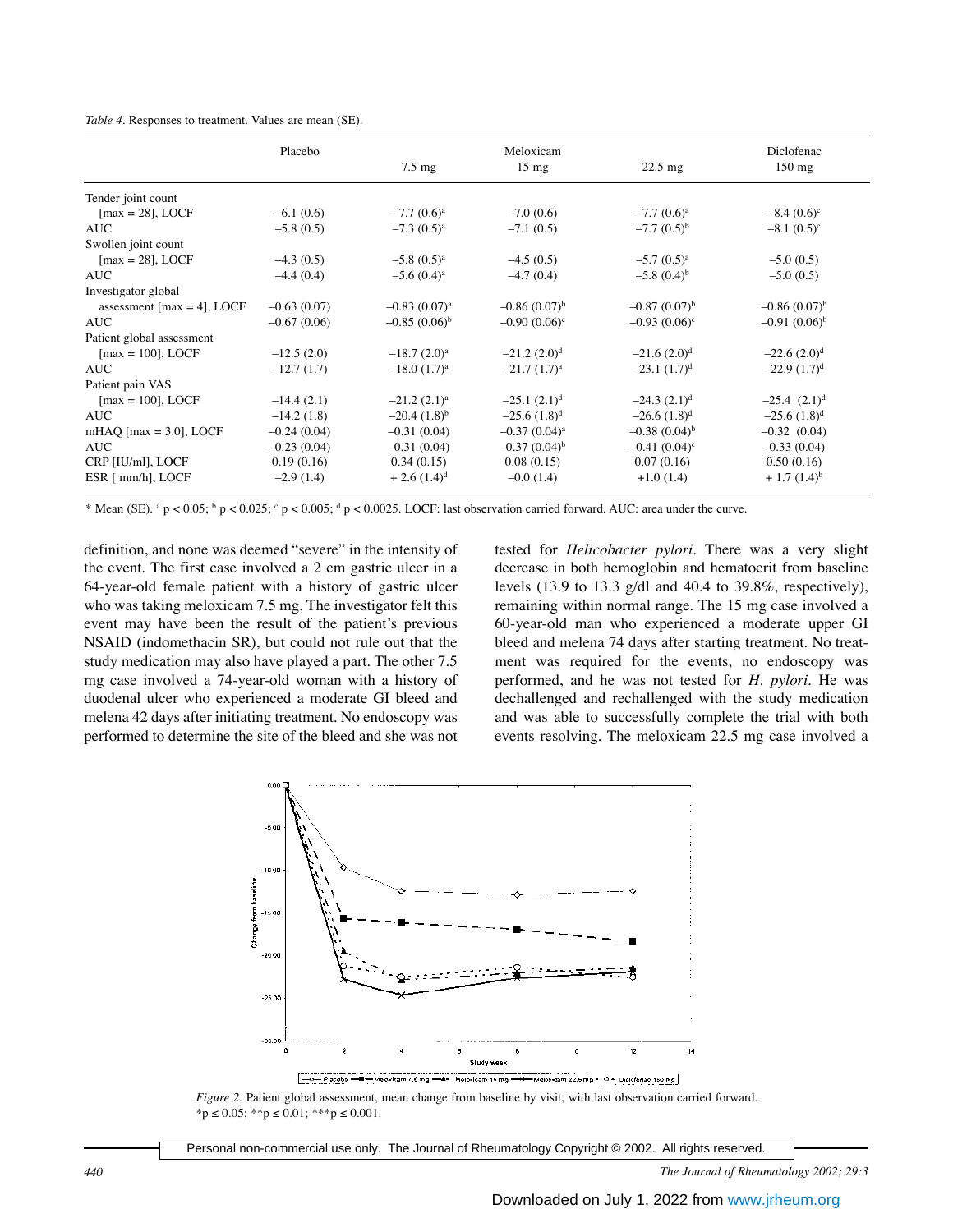

*Figure 3A.* Change from baseline in patient global assessment.



*Figure 3B.* Change from baseline in investigator global assessment. \*p  $\leq 0.05$ ; \*\*p  $\leq 0.01$ .



*Figure 3C.* Change from baseline in patient assessment of overall pain. \*p  $\leq 0.05$ ; \*\*\*p  $\leq 0.001$ .

Personal non-commercial use only. The Journal of Rheumatology Copyright © 2002. All rights reserved.

*Furst, et al: Meloxicam dose response study 441*

Downloaded on July 1, 2022 from [www.jrheum.org](http://www.jrheum.org/)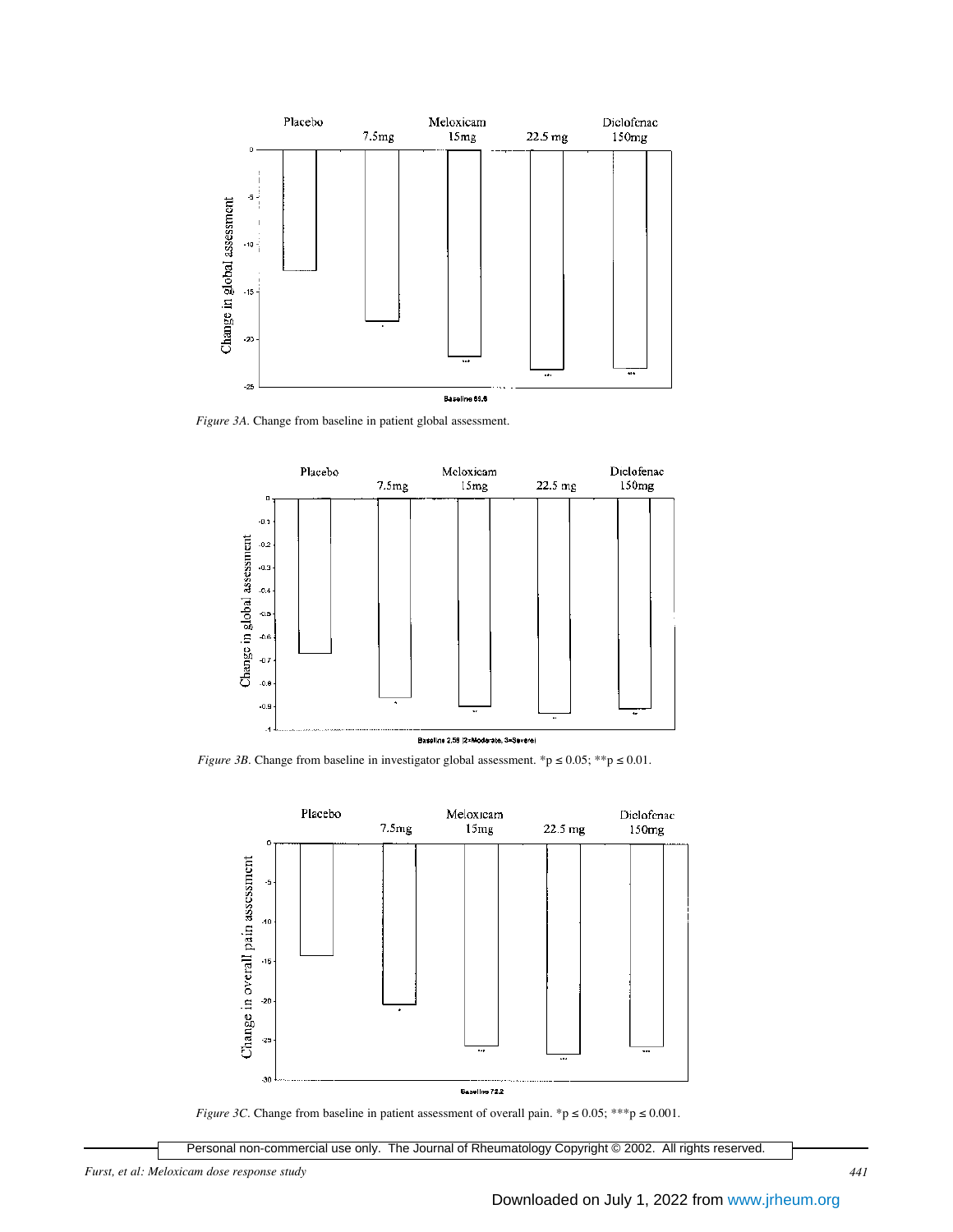

*Figure 3D.* Change from baseline in modified Health Assessment Questionnaire. \*p ≤ 0.05; \*\*p ≤ 0.01.



*Figure 3E.* Change from baseline in core tender or painful joints. \*p  $\leq 0.05$ ; \*\*p  $\leq 0.01$ .



*Figure 3F.* Change from baseline in swollen joints. \*p  $\leq 0.05$ .

Personal non-commercial use only. The Journal of Rheumatology Copyright © 2002. All rights reserved.

*442 The Journal of Rheumatology 2002; 29:3*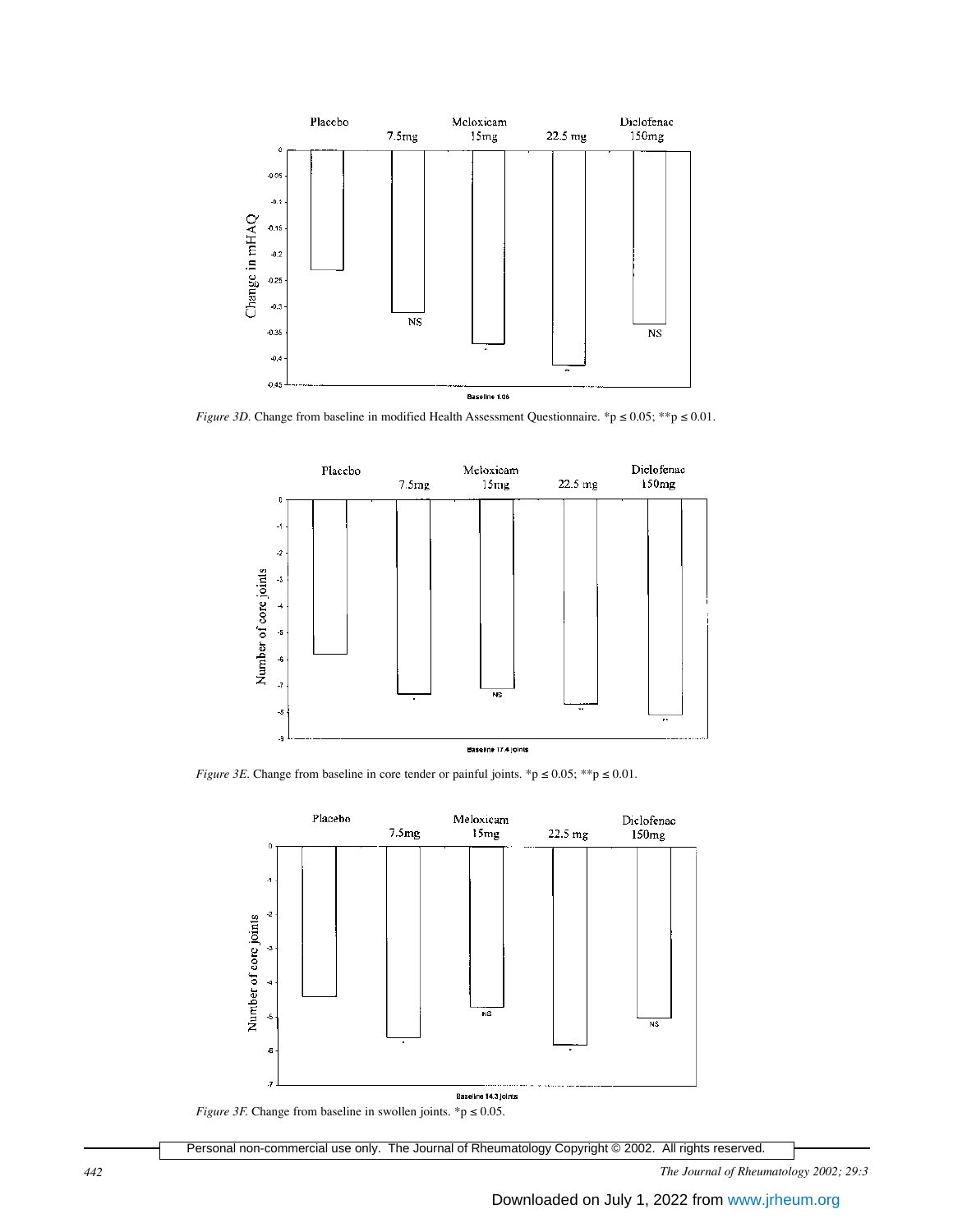|  | Table 5. Incidence (% of total) of adverse events (AE). |  |  |  |  |  |
|--|---------------------------------------------------------|--|--|--|--|--|
|--|---------------------------------------------------------|--|--|--|--|--|

|                           | Placebo,         | Meloxicam,<br>$7.5 \text{ mg}$ | Meloxicam,<br>$15 \text{ mg}$ | Meloxicam,<br>$22.5 \text{ mg}$ | Diclofenac,<br>75 mg BID |
|---------------------------|------------------|--------------------------------|-------------------------------|---------------------------------|--------------------------|
|                           | $N = 177$        | $N = 175$                      | $N = 184$                     | $N = 177$                       | $N = 181$                |
| Patients with any AE      | 54.8             | 56.0                           | 58.2                          | 62.1                            | 61.9                     |
| <b>GIAE</b>               | 23.2             | 25.7                           | 27.2                          | 27.1                            | 32.0                     |
| Upper GI PUB <sup>a</sup> | $\mathbf{0}$     | 1.1                            | 0.5                           | 0.6                             | $\theta$                 |
| Patients with serious AE  | 2.3              | 2.3                            |                               | 2.8                             | 1.7                      |
| Death                     | $\theta$         | $\Omega$                       |                               |                                 | $\theta$                 |
| GI                        | 0.6 <sup>b</sup> |                                |                               | 1.1 <sup>c</sup>                | 0.6 <sup>d</sup>         |
| <b>PUB</b>                | $\Omega$         |                                |                               |                                 | $\Omega$                 |
| Discontinued due to AE    | 7.9              | 10.3                           | 7.6                           | 8.5                             | 11.0                     |
| GI event                  | 4.5              | 5.7                            | 4.3                           | 5.1                             | 5.5                      |

<sup>a</sup> Perforation, ulceration, or bleeding; <sup>b</sup> viral gastroenteritis; c dysphagia and diverticulitis; d acute appendicitis.

37-year-old woman who was diagnosed by gastroscopy with a moderate duodenal ulcer 25 days after initiating treatment after complaining of a burning sensation in her stomach after eating. She was hemoccult positive with no visible blood in the stools.

Table 6 provides the incidence of GI events occurring in  $\geq$  2% of patients in this 12 week study. The rate of GI adverse events was similar among all 3 doses of meloxicam (25.7, 27.2, and 27.1% for the 7.5, 15, and 22.5 mg doses, respectively). The incidence of GI hemorrhage (which includes hemorrhoidal bleeding by WHO definition) was similar among the 3 meloxicam doses (0.0 to 1.6%).

Other adverse effects not shown in tables, such as headache (9.6, 8.6, 7.6, 9.0, and 9.4%), edema (1.1, 1.1, 3.3, 2.8, and 2.2%), and hypertension (1.1, 0, 0, 0.6, and 2.2%) were not significantly different between placebo, meloxicam 7.5, 15 and 22.5 mg, and diclofenac groups, respectively.

Table 7 displays the percentage of patients with marked laboratory changes from baseline during the study. These laboratory events did not necessarily result in discontinuation. Among the marked laboratory changes, AST and ALT elevations ( $\geq 10 \text{ u/l}$ ) occurred more commonly among the

diclofenac patients than the placebo or meloxicam patients at every dose ( $p < 0.01$ ). Alkaline phosphatase changes ( $\ge$ 20 u/l) occurred more commonly among the diclofenac patients than the meloxicam 22.5 mg ( $p < 0.05$ ). Serum creatinine changes  $(> 0.3 \text{ mg/dl})$  were more common for the 22.5 mg meloxicam group versus placebo  $(p = 0.03)$  and tended to be more common among the diclofenac treated patients versus placebo ( $p < 0.06$ ). Statistical significance is not adjusted for multiple comparisons. No other statistical differences were found.

Between 38 and 44 patients per group were older than 65 years of age. Comparing these groups of patients to those  $\leq$ 65 years showed no overall difference between age groups in the incidence of adverse events. However, for meloxicam 22.5 mg, the incidence of GI adverse events among those older than 65 years was 36.4% compared to 24.1% in those ≤ 65 years. For diclofenac, too, the incidence of GI adverse events in those  $> 65$  years was 42.1%, while it was 29.4% for those  $\leq 65$  years. Using logistic regression on GI side effects and age as a continuous variable, no relationship was found between GI side effects and age. Although the data are suggestive, the number of patients  $> 65$  years of age is relatively small, and it is not possible to draw clinical or

|  | Table 6. Rate of gastrointestinal events (% of total) in $\geq 2\%$ of treated patients. |  |  |  |
|--|------------------------------------------------------------------------------------------|--|--|--|
|--|------------------------------------------------------------------------------------------|--|--|--|

|                            | Placebo,  | Meloxicam,<br>$7.5 \text{ mg}$ | Meloxicam,<br>$15 \text{ mg}$ | Meloxicam,<br>$22.5 \text{ mg}$ | Diclofenac,<br>75 mg BID |
|----------------------------|-----------|--------------------------------|-------------------------------|---------------------------------|--------------------------|
|                            | $N = 177$ | $N = 175$                      | $N = 184$                     | $N = 177$                       | $N = 181$                |
| Patients with any GI AE    | 23.2      | 25.7                           | 27.2                          | 27.1                            | 32.0                     |
| Abdominal pain             | 1.7       | 6.3                            | 4.9                           | 3.4                             | 4.4                      |
| Constipation               | 1.7       | 2.3                            | 2.2                           | 2.8                             | 3.9                      |
| Diarrhea                   | 9.6       | 9.1                            | 6.0                           | 6.2                             | 6.1                      |
| Dyspepsia                  | 5.6       | 7.4                            | 6.5                           | 7.3                             | 7.2                      |
| Flatulence                 | 2.8       | 2.9                            | 3.3                           | 6.2                             | 5.5                      |
| GI hemorrhage <sup>a</sup> | 0.6       | 1.1                            | 1.6                           | $\theta$                        | 2.2                      |
| Nausea                     | 4.0       | 6.9                            | 7.6                           | 3.4                             | 7.7                      |
| Stomatitis                 | $\Omega$  | 0.6                            | 1.1                           | 2.8                             | 0.6                      |
| Vomiting                   | 4.0       | 0.6                            | 2.2                           | 0.6                             | 1.1                      |

a Includes GI bleeding (upper and lower), rectal bleeding, and blood in stool. AE: adverse event.

Personal non-commercial use only. The Journal of Rheumatology Copyright © 2002. All rights reserved.

*Furst, et al: Meloxicam dose response study 443*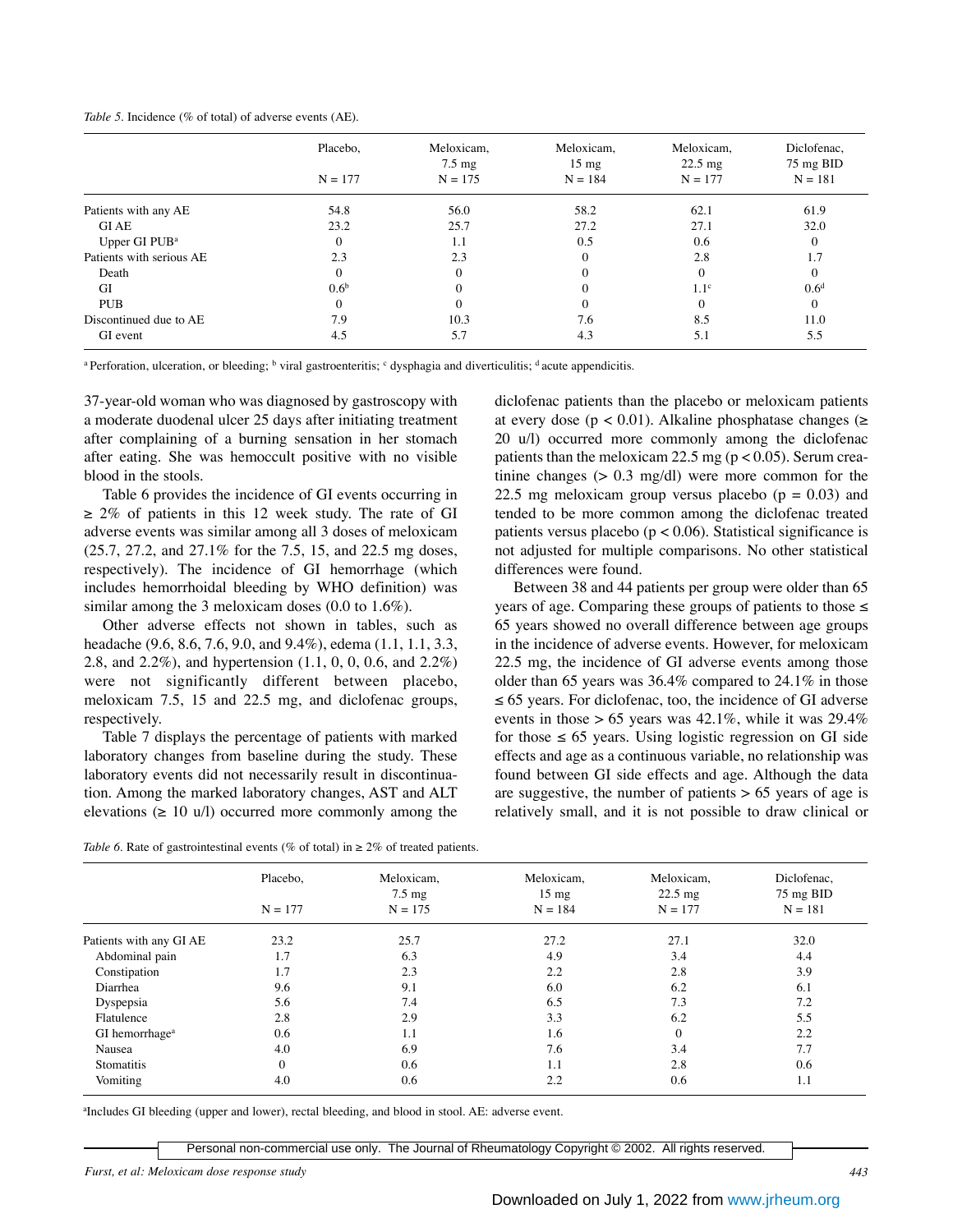*Table 7.* Percentage of patients with marked changes from baseline in laboratory variables.

|                                                | Placebo |                   | Meloxicam        |                   | Diclofenac        |
|------------------------------------------------|---------|-------------------|------------------|-------------------|-------------------|
|                                                |         | $7.5 \text{ m}$ g | $15 \text{ mg}$  | $22.5 \text{ mg}$ | $150 \text{ mg}$  |
| Alkaline phosphatase (increased $\geq 20$ u/l) | 5.4     | 4.4               | 4.8              | 2.5 <sup>a</sup>  | 9.7               |
| Creatinine (increase $\geq 0.3$ mg/dl)         | 3.4     | 6.9               | 3.6              | $9.5^{b}$         | $8.5^\circ$       |
| AST (increase $\geq 10$ u/l)                   | 6.1     | 3.8 <sup>d</sup>  | 4.2 <sup>d</sup> | $5.1^\circ$       | 15.8 <sup>f</sup> |
| ALT (increase $\geq 10$ u/l)                   | 12.2    | 6.9 <sup>d</sup>  | 8.9 <sup>d</sup> | 8.9 <sup>d</sup>  | 30.9 <sup>g</sup> |
| Hemoglobin (decrease by $\geq 2$ g/dl)         | 0.7     |                   | 1.8              | 1.9               | 1.8               |
| Hematocrit (decrease volume by $\geq 6\%$ )    | 2.0     |                   | 1.8              | 1.9               | 2.4               |

 $a$  p < 0.05 vs diclofenac;  $b$  p = 0.03 vs placebo;  $c$  p < 0.06 vs placebo;  $d$  p < 0.001 vs diclofenac;  $c$  p < 0.01 vs diclofenac;  $f$  p < 0.01 vs placebo;  $g$  p < 0.001 vs placebo.

statistical conclusions as to whether the elderly using 22.5 mg meloxicam or 150 mg diclofenac may be more likely than younger patients to have GI adverse events.

Neither concomitant steroids nor concomitant DMARD caused an increase in any adverse events or GI adverse events compared to patients who did not use steroids or DMARD (data not shown).

There were no statistically significant changes in blood pressure or pulse rate between the baseline and final visit for any treatment group. Older patients showed no dose dependent trends in blood pressure or creatinine. Further, when clinically significant changes were defined as +25 mm systolic or  $+10$  mm diastolic or  $+0.3$  mg/dl creatinine and –20% creatinine clearance, no differences were found comparing patients < 65 years old with those older than 65.

## **DISCUSSION**

Meloxicam 7.5, 15, and 22.5 mg daily are effective for treating rheumatoid arthritis. The 7.5 and 22.5 mg meloxicam doses were significantly better than placebo for all 5 primary endpoints, while meloxicam 15 mg and diclofenac 150 mg (the positive control) did not separate from placebo for swollen joint counts and tender joint count (for 15 mg meloxicam.) The lack of responsiveness of the positive control with respect to the swollen joint count validated the need to use a positive control in studies of RA, as it helped to explain the lack of the expected response among the meloxicam 15 mg per day group for swollen joint counts.

Diclofenac 150 mg daily was more effective than placebo for all measures except swollen joint count (see above). Diclofenac was almost as effective as 15 mg meloxicam and variably more or less effective than 22.5 mg meloxicam (no statistically significant differences — see Figures 1–3 and most tables). A small advantage for diclofenac with respect to fewer dropouts for lack of effect was offset by more dropouts for adverse events (not statistically or clinically significant, in all cases).

While both the modified intent-to-treat analysis and the AUC analysis were the primary measures in this trial, the average on-treatment measurement (an area under the curve approach) really should be the sole primary measure used, as it examines the effect of treatment over time, rather than using single point measurements. In most cases, this approach was as sensitive or more sensitive than the modified intent-to-treat (ITT) approach.

The AUC of the ACR20 response criteria (Figure 1) indicated that diclofenac, meloxicam 15 mg, and meloxicam 22.5 mg were all effective and statistically superior to placebo, despite the failure of some of the individual variables to reach statistical significance among the diclofenac and meloxicam 15 mg groups. A dose response was seen for the AUC analysis for the patient global assessment, the patient pain VAS, and the mHAQ (Table 4 and Figure 2 — AUC analysis of the data shown). A dose response was seen for the ITT analysis for tender and swollen joint counts only at 4 weeks (data not shown). Dose response was not observed in those assessments performed by the investigator rather than the patient. The lack of a dose response for the swollen and tender joint counts can, in part, be understood as related to the failure of the positive control (diclofenac) to be sensitive with respect to the swollen joint counts. An additional potential cause for the lack of dose response at endpoint using the ITT analysis can be attributed to the flare requirement. For one thing, the flare as defined in this study did not require that the swollen and tender joint counts "flared," so some patients flared without these measures changing sufficiently. This, in turn, meant that those patients could not improve, thus decreasing the sensitivity of these measures in response to the test medication, accounting in part for the lack of a dose response with respect to the tender and swollen joint counts. Additionally, there might be a more rapid response with the higher drug dose early in the study after a flare, but differences between doses would disappear if, eventually, the 7.5 mg dose resulted in a response. This would decrease the difference between doses at last observation.

A number of studies have shown meloxicam to be effective in osteoarthritis, RA, and ankylosing spondylitis  $(AS)^{1-21}$ , but some of them were of limited duration (3) weeks for controlled trials) or limited dose (7.5 mg for 6 months), or lacked a placebo control. This study was done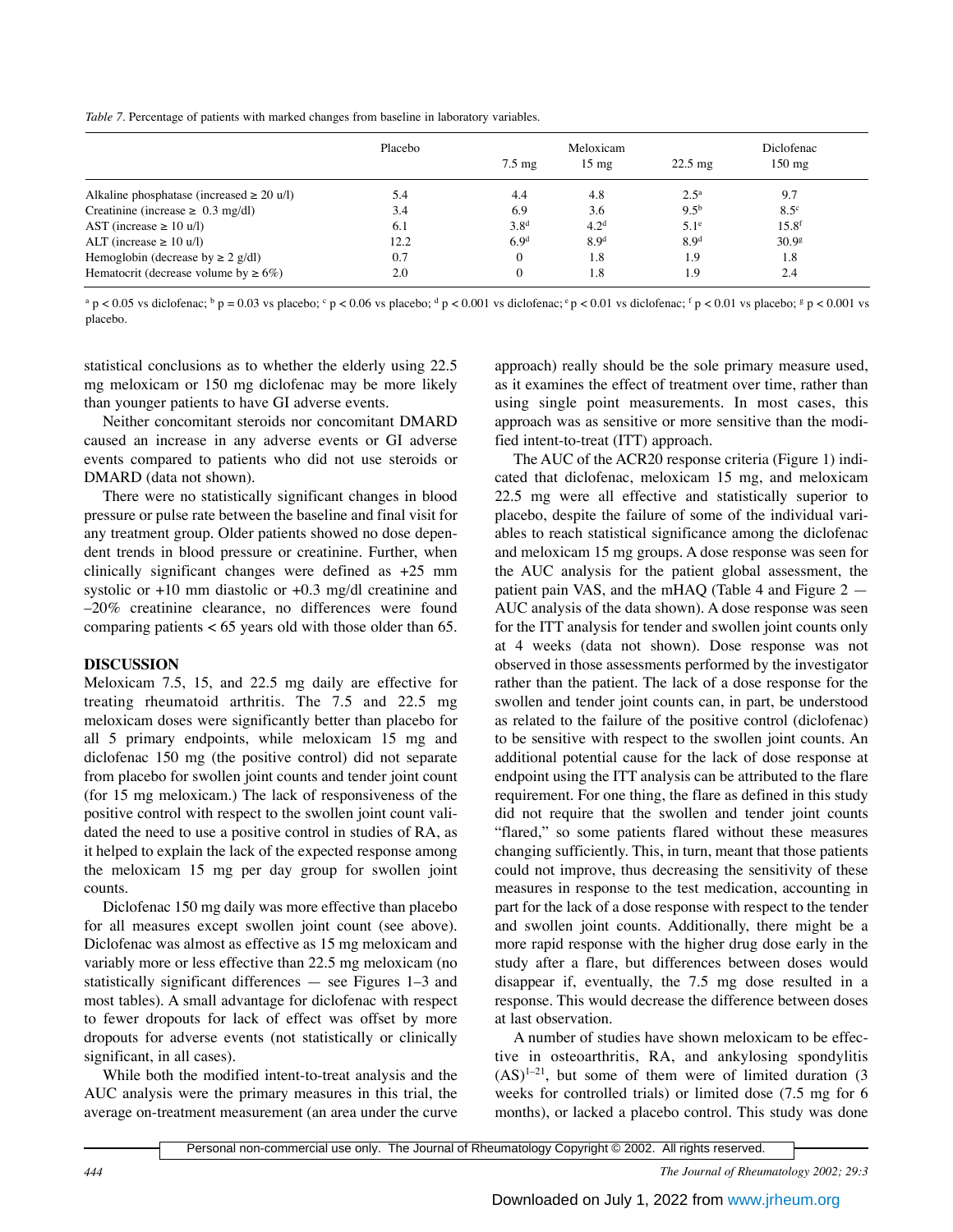over a broader dose range and sufficient duration to more fully test the higher dose, efficacy, and longterm safety of meloxicam in patients with RA.

Although the overall incidence rate of adverse events was slightly higher with the meloxicam 22.5 mg dose (62.1%) compared with the 7.5 and 15 mg meloxicam doses (56.0 and 58.2%), respectively, this was not statistically significant. In fact, the rates of treatment-emergent adverse events, serious adverse events, and withdrawal from the study due to an adverse event were not statistically different for meloxicam (at all doses), diclofenac, and placebo (Table 5). No patient deaths were reported during the trial.

The rate of GI adverse events was similar among all 3 doses of meloxicam in this study of 12 weeks. There was no GI perforation in any patient. In addition, the incidence of ulcerations or bleeds was similar among the 3 meloxicam doses. This observation is consistent with COX-1 dependent functions, as shown by meloxicam's lack of effect on platelet aggregation or bleeding time, both COX-1 dependent measures, in healthy volunteers over 8 days with doses up to 30 mg per day<sup>9</sup>. However, these results may also reflect that the number of patients in this study may not have been sufficient to discern differences in such rare events. As with all NSAID, the lowest possible effective dose should be sought in order to decrease risks of side effects, regardless of the drug's COX-1 sparing effect.

The only significant pattern of abnormal laboratory tests was elevated liver enzymes observed in the diclofenac group, a side effect well known to this drug. The "marked" changes in creatinine seen in this study represented only the percentage of patients with a predefined  $\geq 0.3$  mg/dl change in creatinine; although statistically significant for meloxicam 22.5 mg and nearly so for diclofenac, this change was not clinically important (Table 7).

In summary, all 3 doses of meloxicam were generally effective for the treatment of RA, and there was a doseresponse relationship from 7.5 mg to 15 mg to 22.5 mg, using AUC analyses, during this 12 week study. No statistically significant differences occurred comparing the efficacy of meloxicam and diclofenac.

The safety of meloxicam 22.5 mg was supported by this 12 week study. This dose of meloxicam was generally no more toxic than the doses of 7.5 and 15 mg meloxicam daily nor more toxic than diclofenac. The only difference in side effect profiles among these medications was the increase in the incidence of abnormal liver function tests in the diclofenac group and a small increase in creatinine in the 22.5 mg meloxicam and diclofenac patients.

### **ACKNOWLEDGMENT**

*Meloxicam RA Investigators*: Micha Abeles, MD, Farmington, CT; John Abruzzo, MD, Philadelphia, PA; Raymond Adelizzi, DO, Stratford, NJ; Roy Altman, MD, Miami, FL; Andrew Baldassare, MD, St. Louis, MO; Richard Bath, MD, Cincinnati, OH; Scott Baumgartner, MD, Spokane, WA; Charles Birbara, MD, Worcester, MA; Bruce Blatt, MD, Philadelphia,

PA; Joel Block, MD, Chicago, IL; Robert Boyd, MD, Columbia, SC; Robert Brewer, MD, Little Rock, AR; Stephen Burnstein, DO, Cherry Hill, NJ; Jacques Caldwell, MD, Gainesville, FL; Steve Carsons, MD, Mineola, NY; Walter Chase, MD, Austin, TX; Allen Chodock, MD, Mamaroneck, NY; Chris Codding, MD, Oklahoma City, OK; Julian Colton, MD, St. Petersburg, FL; Barry Cook, MD, Maitland, FL; John Cush, MD, Dallas, TX; Paul Dalgin, MD, Stamford, CT; Frederick Dietz, MD, Rockford, IL; Mary Dooley, MD, Chapel Hill, NC; Roy Fleischmann, MD, Dallas, TX; C. Michael Franklin, MD, Willow Grove, PA; Daniel Furst, MD, Seattle, WA; Larry Gilderman, DO, Pembroke Pines, FL; Edward Gillie, MD, Fort Myers, FL; Oscar Gluck, MD, Phoenix, AZ; Allan Goldman, MD, Milwaukee, WI; Gary Gordon, MD, Wynnewood, PA; Richard Gordon, MD, Mercerville, NJ; Maria Greenwald, MD, Rancho Mirage, CA; Brian Grimmett, MD, Cherry Hill, NJ; Maria Gutierrez, MD, Boynton Beach, FL; Edward Harris, MD, Whittier, CA; Scott Heatley, MD, PhD, Redwood, CA; Eric Hurd, MD, Dallas, TX; Richard Hymowitz, MD, Mt. Laurel, NJ; Christopher Jackson, MD, Salt Lake City, UT; Jeffery Jundt, MD, Temple, TX; Jeffery Kaine, MD, Sarasota, FL; Kenneth Kalunian, MD, Los Angeles, CA; Arthur Kavanaugh, MD, Dallas, TX; Alastair Kennedy, MD, Melbourne, FL; Brian Keroack, MD, Portland, ME; Daniel Kirby, MD, Melbourne, FL; Alan Kivitz, MD, Altoona, PA; Karen Kolba, MD, Santa Maria, CA; Sicy Lee, MD, New York, NY; Theodore Lefton, MD, Winter Park, FL; Jeffery Lisse, MD, Galveston, TX; Charles Ludivico, MD, Bethlehem, PA; James McKay, DO, Tulsa, OK; George McLaughlin, MD, Norristown, PA; Kenneth Miller, MD, Danbury, CT; Barry Miskin, MD, West Palm Beach, FL; Brent Mohr, MD, South Bend, IN; Larry Moreland, MD, Birmingham, AL; Carter Multz, MD, San Jose, CA; John Murray, MD; Margarita Nunez, MD, St. Petersburg, FL; Thomas O'Barr, MD, Marietta, GA; Howard Offenberg, MD, Daytona Beach, FL; Malin Prupas, MD, Reno, NV; Sanford Roth, MD, Phoenix, AZ; Eric Ruderman, MD, Chicago, IL; Joel Rutstein, MD, San Antonio, TX; Constatine Saadeh, MD, Amarillo, TX; Thomas Schnitzer, MD, PhD, Chicago, IL; Eric Sheldon, MD, Miami, FL; Yvonne Sherrer, MD, Fort Lauderdale, FL; David Silver, MD, Beverly Hills, CA; Joel Silverfield, MD, Tampa, FL; Kenneth Solinsky, MD, Babylon, NY; Roland Staud, MD, Gainesville, FL; Michael Strachan, MD, Richmond, VA; Nina Stuccio-White, MD, Marlton, NJ; Louise Taber, MD, Phoenix, AZ; Martin Throne, MD, Atlanta, GA; Elizabeth Tindall, MD, Portland, OR; Frank Vasey, MD, Tampa, FL; Daniel Wallace, MD, Los Angeles, CA; Fred Wolfe, MD, Wichita, KS; David Yocum, MD, Tucson, AZ; Muhammad Yunus, MD, Peoria, IL; Steven Zeig, MD, Ft. Lauderdale, FL, USA.

#### **REFERENCES**

- 1. Harris ED Jr. The clinical features of rheumatoid arthritis. In: Kelley WN, Harris ED Jr, Ruddy S, Sledge CB, editors. Textbook of rheumatology. Philadelphia: WB Saunders; 1989:943-81.
- 2. Bensen WG, Bensen W, Adachi JD, Tugwell PX. Remodelling the pyramid: The therapeutic target of rheumatoid arthritis. J Rheumatol 1990;17:987-9.
- 3. Jaffe IA. New approaches to the management of rheumatoid arthritis. J Rheumatol 1992;19 Suppl 36:2-8.
- 4. Patrignani P, Panara M, Sciulli M, Santini G, Renda G, Patrono C. Differential inhibition of human prostaglandin endoperoxide synthase-1 and -2 by nonsteroidal anti-inflammatory drugs. J Physiol Pharmacol 1997;48:623-31.
- 5. Pairet M, van Ryn J, Mauz A, et al. Differential inhibition of COX-1 and COX-2 by NSAIDs: a summary of results obtained using various test systems. In: Vane J, Botting J, editors. Selective COX-2 inhibitors: pharmacology, clinical effects and therapeutic potential. Dordrecht: Kluwer Academic; 1998:27-46.
- 6. Churchill L, Graham AG, Shih CK, et al. Selective inhibition of human cyclo-oxygenase-2 by meloxicam. Inflammopharmacol 1996;4:125-35.
- 7. Warner T, Giuliano F, Vojnovic I, et al. Nonsteroid drug selectivities for cyclo-oxygenase-1 rather than cyclo-oxygenase-2